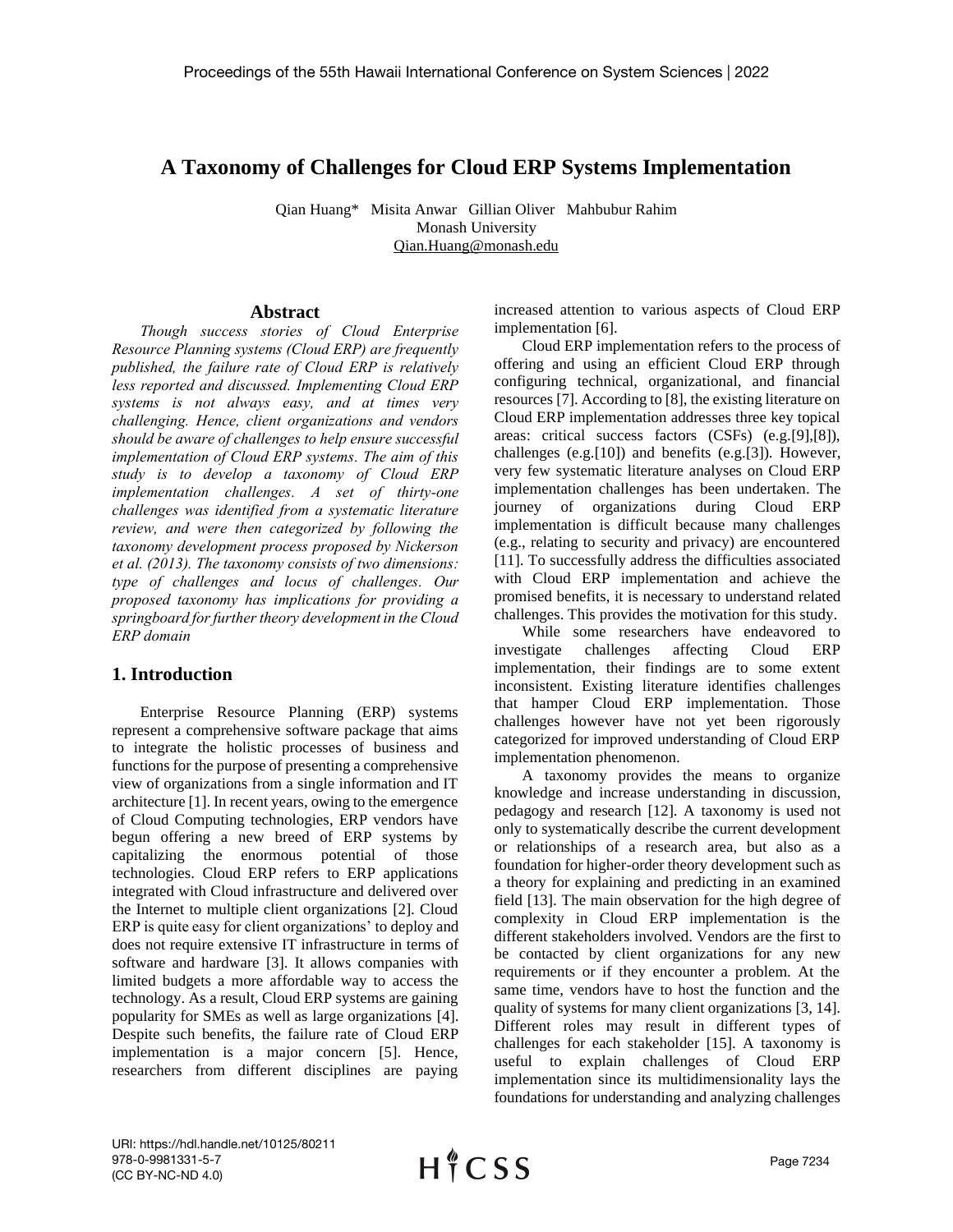in terms of the dimensions and characteristics [12]. However, no such taxonomy has emerged from the existing literature for the context of Cloud ERP implementation.

The aim of this study is to develop a taxonomy for challenges affecting Cloud ERP implementation success identified from the existing literature. Our taxonomy development process followed the iterative approach proposed by Nickerson and Varshney [15]– see figure 1. Both the conceptual to empirical (C2E) and the empirical to conceptual (E2C) methods were used. This paper contributes to theory and practice. As a theoretical contribution, the proposed taxonomy delivers a set of systematic and structured challenges for internal and external organizations (i.e., client organizations, Cloud ERP vendors) alike. This will help managers to synthesize and systematize research on challenges of Cloud ERP implementation. Furthermore, our proposed taxonomy can be considered as a Type 1 theory for analysis that lays the foundation for further theory development in the domain of Cloud ERP [13]. As a contribution to practice, our proposed taxonomy can provide practitioners with taxonomy of challenges to contextually understand as well as consider the challenges while undertaking Cloud ERP implementation. Moreover, it helps client organizations and vendors to focus on addressing more important individual challenges that they may encounter during Cloud ERP implementation according to their role. For example, decision makers in client organizations can pay more attention to address the first three challenges in one sub-category of the taxonomy (internal strategic challenge) during the development of management strategies. They also can consider external challenges when they develop and measure SLA performance of vendors. For vendors, their priority might be to, overcome external challenges to optimize services for client organizations. Without such a taxonomy, it would be difficult and time consuming for anyone to consider implementation challenges comprehensively.

The paper is organized as follows: first, the methodology applied to carry out the systematic literature review is explained. Then the findings section is structured into three subsections based on issues related to challenges followed by discussion. The paper concludes with implications for practice and research.

## **2. Research approach**

A two-stage methodology has been followed. Stage 1 involves conducting a systematic literature review (SLR) to identify a list of Cloud ERP challenges from the extant literature. Stage 2 involves following a taxonomy development process as proposed by Nickerson and Varshney [15].

#### **2.1. A systematic literature review (SLR)**

A SLR is a process of identifying, assessing and interpreting all available literature produced by researchers. The study reported in this paper, was conducted by drawing on the method of SLR introduced by Jones and Gatrell [16]. To identify and select appropriate papers for review, a predefined set of keywords and a set of inclusion/exclusion criteria was used to reduce selection bias [17]. A flow chart of SLR is shown in Figure 1.



Figure 1. SLR flow

Our research began with identifying relevant papers from the AIS ''basket of eight" journals (i.e. Information Systems Journal, Information Systems Research, MIS Quarterly, European Journal of Information Systems, Journal of the AIS, Journal of Information Technology, Journal of Management Information Systems, Journal of Strategic Information Systems) and leading IS conferences (i.e. PACIS, HICSS, ECIS, AMCIS, ICIS). To cover a broad a set of publications, and check the coverage, digital databases (i.e. Science Direct, JSTOR, ProQuest and Google scholar) were also searched.

Four steps were involved in the search and selection process. In step 1, keywords were identified and used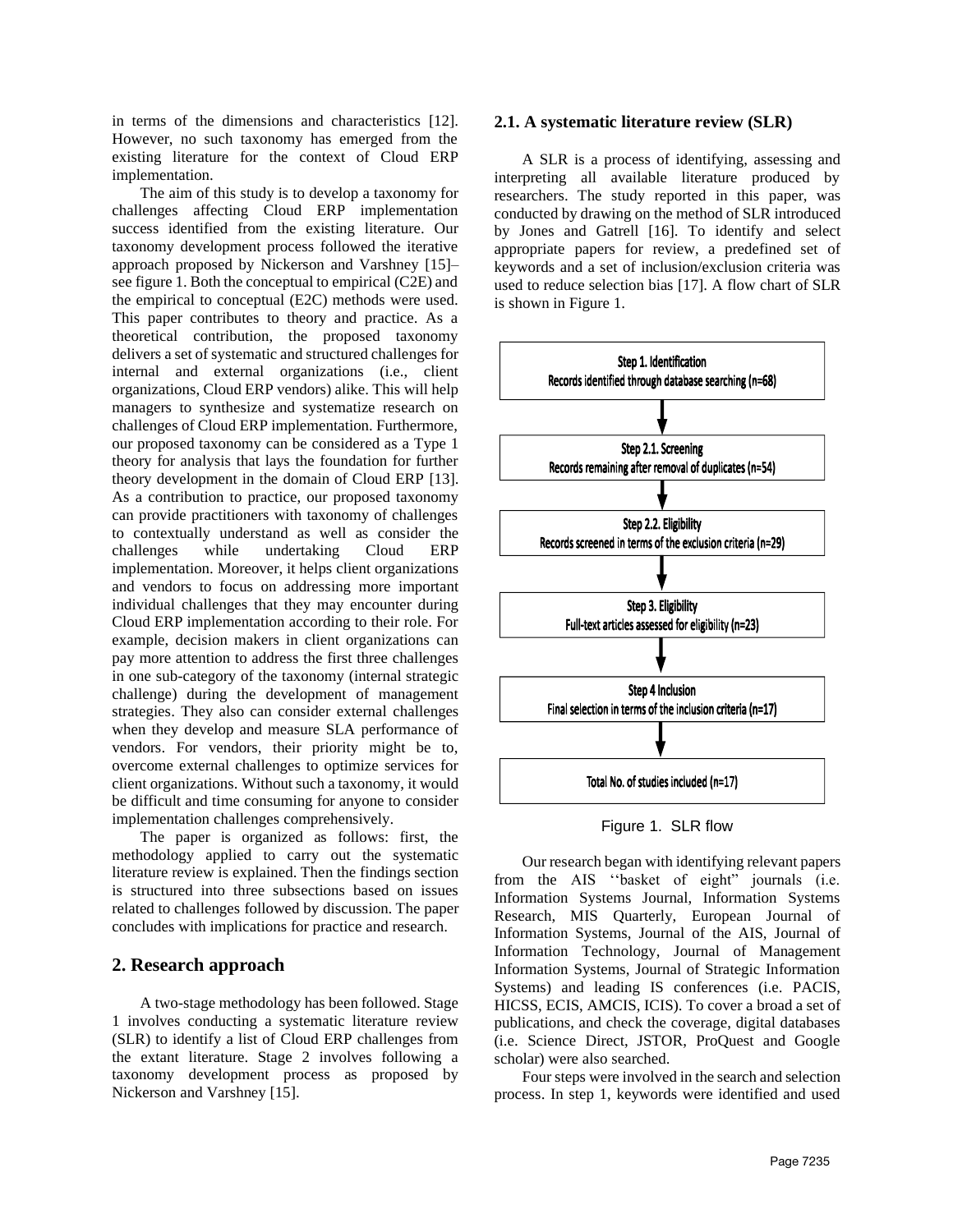for searching. The term "Cloud ERP" was used as a primary search term. In order to identify as many relevant papers as possible, alternative expressions of the primary search term were also used: "Cloud based ERP", "CERP". A set of secondary keywords were also used for searching: "implementation" (and as an alternative the closely related term: "adoption") and "challenges" (and as alternatives the closely related words: "barriers", "impediments"). The Boolean operators (i.e. AND, OR and NOT) were applied to make the search accurate and more effective. In total, sixty-eight papers were identified from step 1. In step 2, fourteen papers were identified as duplicates and removed. Furthermore, twenty-five papers were excluded that did not meet the following four criteria: a) not clearly related to our research focus (i.e. the challenges for Cloud ERP implementation), b) not published in English, c) not published between 2010 and 2021, and d) not published as journal articles or conference papers. Other materials, such as blogs and workshop proposal, were excluded.

The main selection process focused on step 3 and step 4. In step 3, initial selection was conducted by reviewing title, abstract, and keyworks. The full texts of papers were manually evaluated by authors to ensure the chosen papers met the focus of this paper (i.e., challenges of Cloud ERP implementation). In step 4, the following selection criteria were adopted to select the candidate papers. First, challenges of Cloud ERP implementation are explicitly mentioned and are the focus of the papers' investigation. Second, since this paper only focuses on the implementation process, papers regarding the organizational decision making of Cloud ERP adoption were excluded. Third, challenges themselves are the primary focus or prominently discussed. A set of seventeen (17) papers was identified after step 4.

Out of seventeen, ten papers were published in journals. Five papers were published in 2018 whereas four papers were published in 2012. Twelve papers applied a literature review in their research design to investigate challenges in Cloud ERP implementation, but very few papers reported an empirical study.

### **2.2. Following a taxonomy development process**

The taxonomy development approach proposed by Nickerson and Varshney [15] has been chosen for our research for three reasons. First, this method integrates empirical and conceptual perspectives into one comprehensive method that facilitates iteration for both perspectives. Second, objective and subjective criteria for the ending conditions have been clearly provided.

Third, this method is developed for IS and has been successfully applied by several IS researchers [12, 18].

According to Nickerson and Varshney [15], taxonomy development includes seven steps. Steps 1 and 2 determine the research field and the boundaries of the taxonomy. The purpose of steps 3 to 6 is to define and validate the taxonomy's characteristics and dimensions iteratively. A decision was made about whether another iteration should be conducted through comparing to the ending conditions in step 7. Our taxonomy process applied both the C2E and the E2C approach based on existing literature about challenges of Cloud ERP implementation. In the C2E approach, the dimensions of the taxonomy were from the conceptual or theoretical foundation associated with Cloud ERP implementation challenges [19]. In the E2C approach, dimensions of the taxonomy were derived by analyzing specific challenges of Cloud ERP implementation and detecting their similarities or distinctions [19]. An overview of the applied research steps is shown in Figure 2.



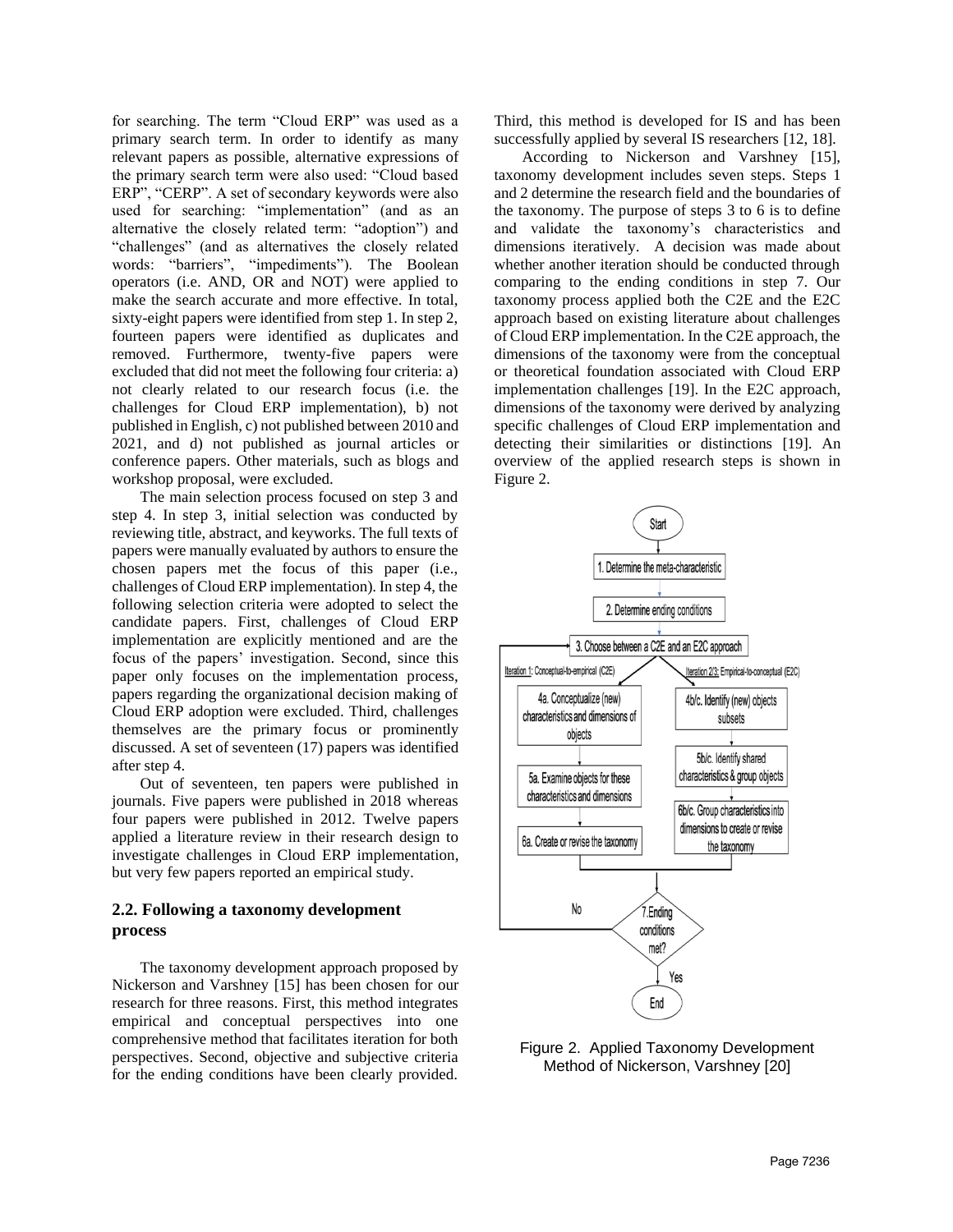## **3. Findings**

The findings are expressed by identifying a set of thirty-one (31) challenges from Stage 1, which were then used for developing a taxonomy based on Stage 2 (as described earlier).

#### **3.1. List of Challenges**

We analyzed the selected seventeen (17) papers and identified a total of thirty-one (31) challenges associated with Cloud ERP implementation that have been discussed in existing literature. Out of these, the most important five (5) challenges were: data security, customization, network failure, service level agreement, long term cost. These frequently cited challenges are discussed below.

Data security and privacy is the most frequently reported challenge. Organizations are generally concerned about how organizational and customers' data can be protected as they are stored in a server which is located beyond organizational boundaries. In Cloud ERP, sensitive information about organizations (e.g., financial data, bank details) has to be shared with a third-party service where data can be mingled with that of other companies. Because of the openness and multitenant feature of the Cloud, client organizations are concerned about how secure their data is and who has access [2]. As a result, it is a major challenge for Cloud ERP vendors to offer strong protection from misuse and hacking [21].

Customization is the second most frequently reported challenge. As systems offered by Cloud ERP vendors are based on best business practices and do not take into consideration the unique process of each client organization, customization is required for client organizations to achieve the alignment between their business processes/requirements and a Cloud ERP [22]. However, any extensive customization is very costly [3]. This is especially considered as a deterrent for large organizations to implement systems because large organizations generally have more complex systems and processes compared to SMEs [4, 23].

The next most frequently reported challenge is Network and Internet Failure. Cloud ERP requires a constant internet connection for real-time transactions to take place. Network and Internet failure will have negative influence on organizations. For example, a slow or erratic internet connection may cause delays in transferring data, which may further result in slower decision making [4]. The handling of massive Internet traffic during a distributed denial of service (DDoS) attack is always a significant challenge for vendors. They are required to provide some feasible solutions to prevent the situation where client organizations are

unable to access the Cloud server because of DDoS attack [2].

Another frequently reported challenge relates to Service Level Agreements (SLAs). SLAs are often proposed by Cloud ERP vendors, to include quality, availability and performance of the offered services [3]. However, SLAs are usually insufficient to cover all confidentiality issues or to attribute responsibility for damage liability [24]. More penalties and checking procedures for SLA are required from the customer perspective. More comprehensive SLAs are beneficial for both customers and providers and facilitate the implementation and maintenance of systems [25]. Therefore, it is challenging for client organizations to ensure the comprehensiveness of SLAs

Finally, long-term cost is found to be a frequently reported challenge for Cloud ERP implementation. Gupta and Misra [4] suggest that long-term cost is a major challenge for large organizations to implement Cloud ERP because the incremental amount of data requires on going purchasing of more storage space for systems. The cost is also regarded as a challenge for the context of SMEs in implementing systems since the annual subscription cost of Cloud ERP is higher than the maintenance costs of on-premise ERP. Large enterprises generally do not have budget issues compared to SMEs. Accordingly, annual subscription costs can be a challenge for SMEs to implement Cloud ERP systems [4, 26].

#### **3.2. A Taxonomy of Cloud ERP Challenges**

By carefully following a seven-step process [20], we now propose the development of a taxonomy of Cloud ERP challenges.

*Step 1 (Determine the meta-characteristic)*: A meta-characteristic serves as the most comprehensive traits of entities and represents the main purpose of a taxonomy [27]. This step helps researchers and guides the development process to avoid examining some unrelated characteristics. For our Cloud ERP context, the meta-characteristic represents the characteristics of challenges for Cloud ERP implementation.

*Step 2 (Determine the ending conditions):* The development process will end in terms of objective and subjective ending conditions proposed by Nickerson and Varshney [19]. The objective ending conditions include the addition of no new dimensions in the last iteration and no additional challenges requiring examination. The development process will end when all of the subjective ending conditions are met, that is, when the taxonomy is determined to be comprehensive, concise, robust and explanatory, and extendible.

Iteration 1: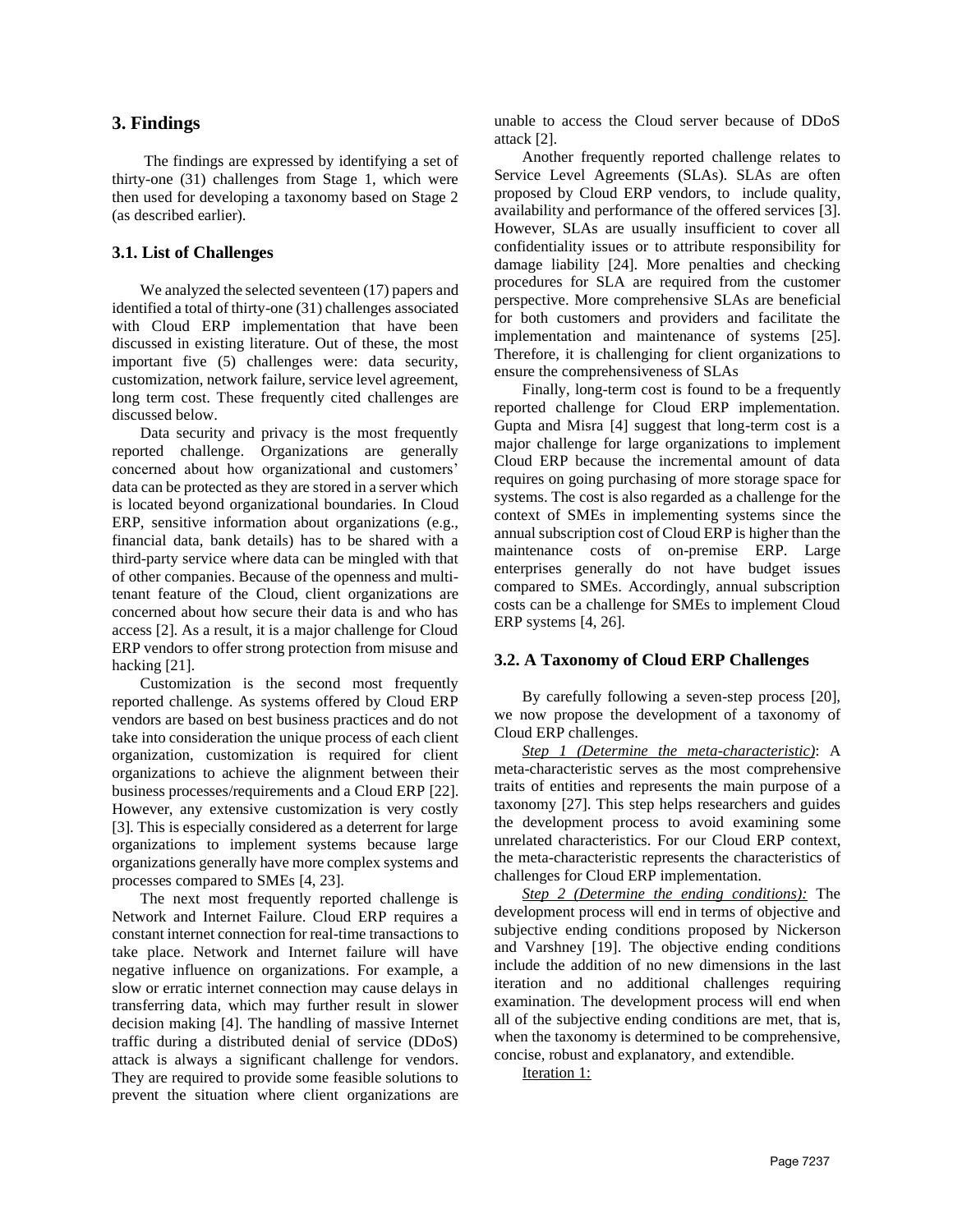**Steps 3 to 7:** For the first iteration, we decided to use the C2E approach since one dimension could be extracted from the existing literature of Cloud ERP implementation challenges (Step 3). Although there exists a little discussion on this topic for the Cloud ERP context, types of Cloud ERP challenges (in terms of citations) proposed by Saeed and Juell-Skielse [27] is the most frequently cited work. According to the authors, challenges are grouped into three different characteristics: a) strategic challenge is related to organizations' strategies, which is reflected by lack of early adopters because of low awareness of Cloud ERP, heavy investment in on-premise ERP, and heavily dependent on vendor; b) operational challenge is related to the operation of the system, which is reflected in terms of inconsistency between current business strategy and Cloud ERP, huge hidden costs, loss of jobs for in-house IT employees, and c) technical challenge is related to technical aspect of the system, which reflected security and privacy issue, the difficulty in customization and integration (Step 4a). In step 5a, some instances of these characteristics of challenges were identified from the existing literature. For example, strategic risk is a strategic challenge since client organizations may lose their own competitive advantages resulting from heavily depending on vendors and complying with their policies [28]. Longterm costs are an operational challenge because some hidden costs of Cloud ERP implementation may be higher than the running cost for on-premise ERP [3]. Integration is a technical challenge because Cloud ERP is difficult to integrate with the existing applications or IT infrastructure [29]. Accordingly, these three characteristics were added in our taxonomy in step 6a. Given that one dimension was created in this iteration, the development process had to be repeated to comply with the objective ending conditions (i.e., no new dimensions are added in the last iteration) (step 7).

Iteration 2:

*Steps 3 to 7:* the E2C approach was used in the second iteration because some challenges were identified from the Cloud ERP literature, which might provide additional dimensions for this taxonomy (step 3). We selected the first ten widely cited challenges from existing literature: security and privacy, customization, network and internet, SLA and longterm costs, performance, elasticity and scalability, functionality fit, integration and compliance (step 4b). One dimension, the locus of challenges (i.e. internal and external challenges) was identified based on our understanding of these challenges. Internal challenges refer to those challenges which arise among internal stakeholders (i.e. client organization) whereas external challenges refer to those challenges which are faced or likely faced by external stakeholders (i.e. Cloud ERP vendors) in dealing with Cloud ERP implementation). For example, Cloud ERP vendors are required to solve security issues because they have the ownership of Cloud ERP and client organizations cannot access and improve IT infrastructures by themselves [2]. Client organizations need to estimate the possible running costs and it is hard for them to identify some hidden costs for implementing Cloud ERP [4]. Accordingly, security is an external challenge whereas long-term costs is an internal challenge (step 5b). This dimension was added to the taxonomy in step 6b. However, the method had to be repeated because of two reasons: first, the locus of challenge was created in this iteration, which did not satisfy the objective ending conditions; second, it is not known if the taxonomy is comprehensive enough because more challenges exist that are required to be considered. As a result, one more iteration is needed (step 7).

## Iteration 3:

**Steps 3 to 7:** As there are more challenges to examine, the E2C approach was followed for this iteration (step 3). The remaining twenty-one challenges from the literature were considered, such as reliability of systems, organizational change (step 4c). We could not identify any new dimensions from these challenges. These challenges could be classified into the existing dimensions (steps 5c, 6c). Hence, no new dimensions were added in this iteration, and all challenges extracted from existing literature had been examined. In conclusion, the objective ending conditions are met. Furthermore, the taxonomy appears to be comprehensive, concise, robust and explanatory after extracting some dimensions and examining the considerable number of challenges from existing literature. As a result, it meets the subjective ending conditions. The development process ends at this point.

In summary, our proposed taxonomy (Figure 3) is described in terms of two dimensions: type of challenges and locus of challenges. Drawing on this taxonomy, a set of six categories of challenges is identified. Our assumption underlying this taxonomy, is that organization size does not influence both these dimensions. For example, SMEs and large client organizations do not differ from each other on the selection of vendors. This is because vendors are responsible for looking after data of client organizations and then it can be difficult to change the vendor [4]. Furthermore, the performance of Cloud ERP and the network connectivity has been always the matter of concern with both SMEs and large organizations [4].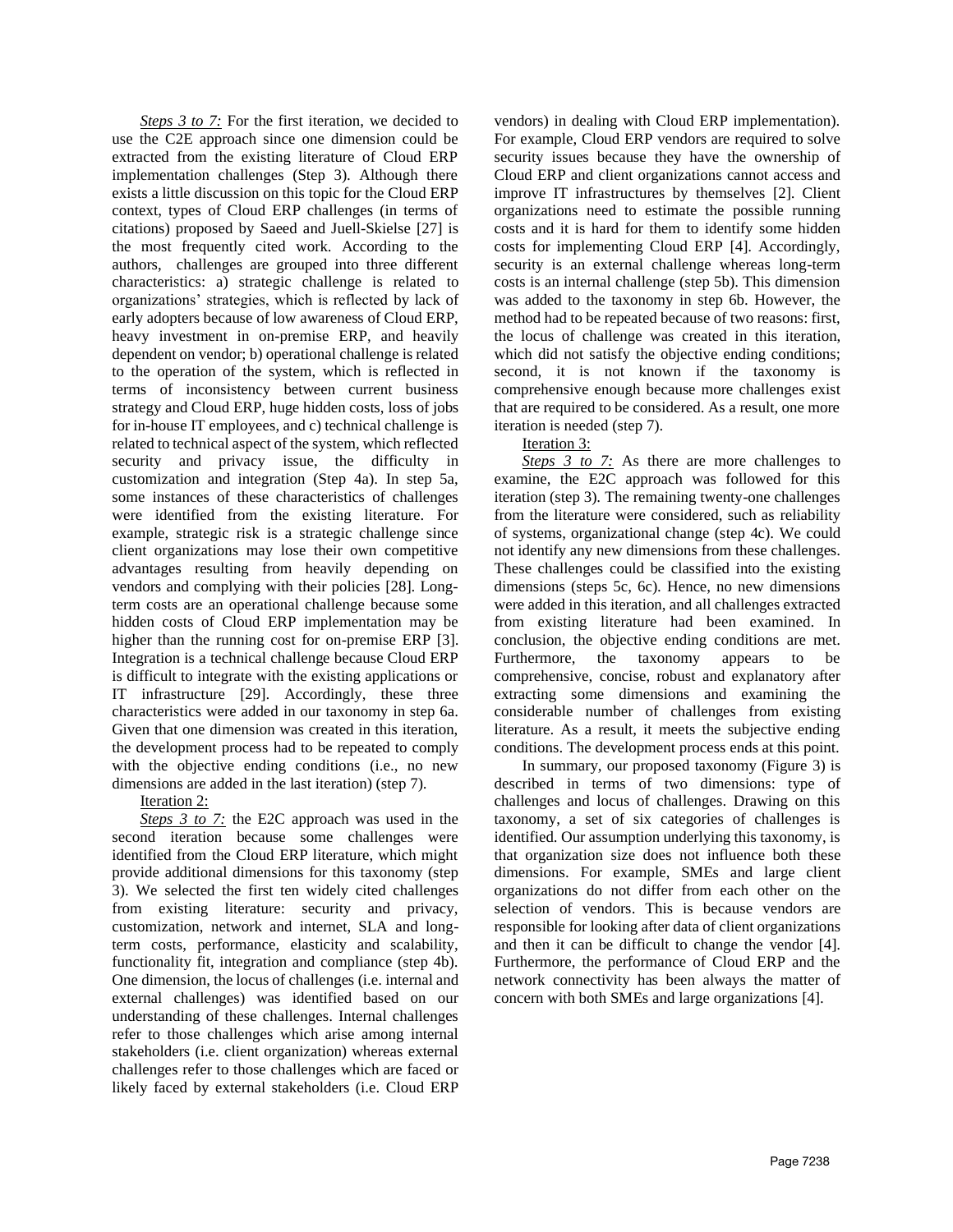| <b>Locus of Challenges</b> |             |                                                                                                                                                                                                                                                                                                      |                                                                                                                                                                                                                                                                                                                                                                                                                                                                                                                                          |
|----------------------------|-------------|------------------------------------------------------------------------------------------------------------------------------------------------------------------------------------------------------------------------------------------------------------------------------------------------------|------------------------------------------------------------------------------------------------------------------------------------------------------------------------------------------------------------------------------------------------------------------------------------------------------------------------------------------------------------------------------------------------------------------------------------------------------------------------------------------------------------------------------------------|
|                            |             | Internal                                                                                                                                                                                                                                                                                             | External                                                                                                                                                                                                                                                                                                                                                                                                                                                                                                                                 |
| Types of challenges        | Strategic   | Category A: Internal-Strategic<br>challenge<br>· Strategic risk [3],[28]<br>• Integrity of provider [4]<br>• Management Awareness [4]<br>• Perception about cloud ERP<br>using [4], [28]<br>• Organizational culture and the<br>structure of the organization<br>$[33]$                              | Category B: External-Strategic challenge<br>• Compliance risks [22],[23],[25],[28]<br>• The strategy development for facilitating<br>Cloud ERP [28]<br>• Legal issue [4]                                                                                                                                                                                                                                                                                                                                                                 |
|                            | Operational | Category C: Internal-Operational<br>challenge<br>• SLAs [24],[23],[33],[3],[28],[40]<br>• Long-term costs<br>[4],[33],[3],[25],[28],[40]<br>• Customers resistance towards<br>ERP in the cloud<br>[24],[23],[22],[33]<br>• Organizational Change<br>[17],[4],[6]<br>• Increasing complexity [20],[4] | Category D: External-Operational<br>challenge<br>• Performance [4],[23],[33],[25],[28],[40]<br>• Functionality Fit [17],[4],[33],[23],[28]<br>• Monitoring, Analysis and Building Trust<br>[39],[4],[25],[28]<br>• Having a standard for ERP in the cloud<br>[24],[41],[28]<br>• Data Migration/extraction [17],[4],[25]<br>• Latency [21], [23]                                                                                                                                                                                         |
|                            | Technical   | Category E: Internal-Technical<br>challenge<br>• Network and internet<br>[2],[4],[45],[23],[41],[22]<br>• Customization<br>[4], [22], [33], [23], [41], [3], [25], [2<br>81, [40]<br>• Loss of IT competencies<br>[4],[23],[28]                                                                      | Category F: External-Technical challenge<br>• Security and privacy [17], [2], [20], [4], [44],<br>$[22],[45],[23],[41],[3],[25],[28],[40]$<br>• Elasticity and Scalability<br>[2],[39],[22],[23],[25]<br>• Integration [17], [4], [33], [23], [28]<br>• Reliability of systems [17], [23], [3], [4]<br>• Multiple Locations for Storage<br>[2], [22], [45], [44]<br>• Issues related to mobile access and<br>provisioning [39],[25]<br>• Technological Bottlenecks [39],[25]<br>• Denial of Service [2]<br>• Upgrades of the system [33] |

Figure 3. A Taxonomy Showing Six Categories of Cloud ERP Implementation Challenges

Out of thirty-one challenges, eighteen challenges are external (e.g. security and privacy, integration) in nature, whereas thirteen challenges are internal (e.g. resistance from end-users, organizational change) in nature. We now discuss the characteristics of each category:

*Category A (Internal strategic challenges):* Organizations encountering this category of challenges have strategic difficulties perceived by internal stakeholders. Strategic risk is a frequently mentioned challenge in this category (mentioned by two papers). client organizations heavily depend on Cloud ERP vendors since everything about Cloud ERP is handled by them [24]. Therefore, the client organizations' strategic risk increases when they are tied to a specific vendor [28]. Furthermore, other challenges cannot be ignored. For example, vendors play a significant role in implementing Cloud ERP since they have multiple responsibilities, such as providing hardware and software, monitoring the system, supporting users. As a result, proper selection of vendors with long-standing position in the market and strong background in Cloud ERP is always regarded as the matter of concern for client organizations [4]. As a result, selecting the vendor

with high integrity is one of the internal strategic challenges.

*Category B (External strategic challenges):* Organizations encountering this category of challenges have external strategic difficulties perceived by external stakeholders. The most frequently reported challenge in this category is compliance risks, which has been mentioned by four papers. Cloud ERP vendors are required to provide their systems to comply with the rules, regulations and specifications laid down by the governments. This is because these rules can facilitate integrity and security of organizational information security. However, different countries have various types of laws and regulations. It is difficult for Cloud ERP vendors to adapt their systems to follow all country-based or location-based rules or regulations [4]. Furthermore, most organizations are still unwilling to apply Cloud ERP since they are not familiar with the impact of implementing this new technology. As a result, Cloud ERP vendors should put more focus on improving their business strategy on describing Cloud ERP services and making it clearer for their clients [28].

*Category C (Internal operational challenges):* Organizations encountering this category of challenge have internal operational difficulties perceived by internal stakeholders. Challenges, like SLAs and longterm costs, are frequently mentioned in this category (please refer to Section 3.1 for clarification). For example, it is quite a challenge for client organizations to adopt Cloud ERP and abandon their existing onpremise system. This is because Cloud ERP not only requires employees to adjust their routines to new ways of working but also may result in job losses since a lot of work is outsourced to third-parties [28]. This can be a significant challenge for large organizations as they need to invest significant resources and time to train everybody [17]. As a result, organizational change is an internal operational challenge.

*Category D (External operational challenges):* Organizations encountering this category of challenges have external operational difficulties perceived by external stakeholders. Performance and functional fit are the most frequently mentioned challenges in this category. Inadequate Cloud ERP performance can have a negative influence on some important financial and operational decisions for client organizations [4]. However, client organizations cannot control the Cloud ERP systems because of their characteristics. It is a challenge for Cloud ERP vendors to deliver high quality product package to their clients [24]. Furthermore, complying with data, power and environmental standards are other difficulties faced by Cloud ERP vendors since the physical system may be located anywhere in the world [28]. It is difficult for Cloud ERP vendors to provide a unified system that adapts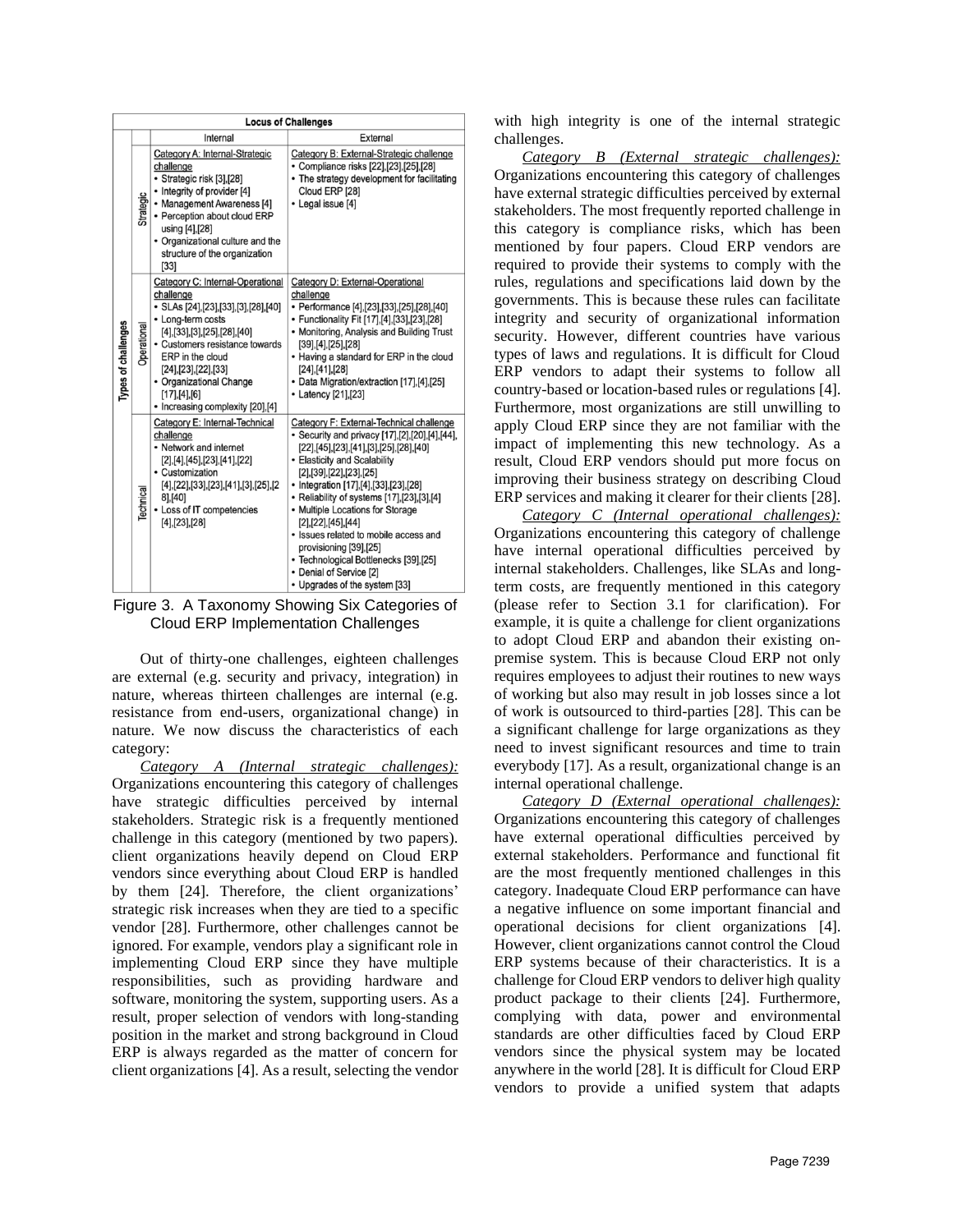individual security policies to the specific country regulations [23].

*Category E (Internal technical challenges):* Organizations encountering this category of challenge have internal technical difficulties perceived by internal stakeholders. The most frequently reported challenges in this category is customization, network and internet (please refer to Section 3.1 to get more information). Furthermore, client organizations may lose some valuable IT competencies as they outsource a major part of their IT support [30]. When they depend heavily on Cloud ERP vendors, they may face challenges to be in sync with IT capabilities of vendors [4]. As a result, client organizations also need to consider how to overcome this challenge when they decide to outsource their IT support to third parties.

*Category F (External technical challenges):*  Organizations encountering this category of challenge have external technical difficulties perceived by external stakeholders. Security and privacy is found to be a considerably reported challenge in this category (please refer to Section 3.1 for more clarification). Another frequently reported challenge is elasticity and scalability. Elastic demands and services in the cloud computing environment increase the complexity of systems, which requires the involvement of more highly skilled technical people to develop and maintain systems [26]. Moreover, Mac-Anigboro and Usoro [24] suggest unscalable storage of systems is one of the disadvantages of implementing Cloud ERP systems because storage facilities are unable to be increased based on the requirements of client organizations. Accordingly, elasticity and scalability are considered as challenges of Cloud ERP vendors.

### **4. Discussion**

#### **4.1. Cloud ERP implementation challenges**

From our systematic literature review on challenges of Cloud ERP implementation, the top five most widely cited challenges for Cloud ERP implementation are: security and privacy, customization, network and internet, SLA and long-term costs. Lesser, but still frequently mentioned challenges are performance, elasticity and scalability, functionality fit, integration and compliance. Comparing these findings with top 10 challenges for on-premise ERP implementation identified by, Mahmood and Khan [31] challenges for Cloud ERP and on-premise ERP differ and there exists only one commonality: integration is considered as a significant challenge for both of them. Although an ERP system (i.e. both on-premise and Cloud) is considered as a cross-functional enterprise system that integrates organizational core business processes, no single

application can provide everything for organizations to fulfill their requirements [31]. Integration may happen at either in a single organization or across organization boundaries since organizations may purchase different modules from different vendors. If there is not a proper integration strategy, it can result in data loss, new system delays [32]. However, different challenges are identified due to the nature of Cloud ERP. For example, allowing customization is considered as one of advantages for on-premise ERP, but Cloud ERP does not provide space for extensive customization. This is because organizations have ownership of the software to customize systems as needed in on-premise ERP systems, whereas the ownership in Cloud ERP systems is controlled by vendors [1]. Therefore, on-premise ERP is more appropriate to some organizations with multiple customization requirements. Furthermore, compared to on-premise ERP, project management is no longer a big challenge for Cloud ERP implementation since client organizations do not need to initiate, plan, develop systems by themselves and the systems apply pay-peruse strategy [4]. As a result, Cloud ERP is always attractive to SMEs [5].

Only a few existing scholars offer solutions for some challenges of Cloud ERP implementation. For example, Ambavane and Pawar [20] recommend the adoption of security strategies and regular security assessment should be introduced to reduce the security issues occurred in implementing Cloud ERP. In another study, Rabaya and Graffi [25] suggest regular monitoring and measure from vendor and client sides is an effective way to make sure the quality of SLAs.

## **4.2. Inconsistency issues about Cloud ERP implementation challenges**

It can be seen that challenges affecting Cloud ERP are inconsistent due to three reasons. Firstly, the inconsistent findings about the same challenge results from different perspectives. For example, updates have been considered as a benefit of implementing Cloud ERP by the cloud providers [28]. However, Iqbal and Uppström [35] regard upgrades as a challenge for client organizations. This is because the cloud providers are only responsible for handling the technical side whereas the users have to handle the functional side. Secondly, different Cloud models contribute to the differences in the challenges. For example, according to some researchers, Cloud ERP systems offer very limited customization options to client organizations as they are developed on SaaS layer of cloud computing which is assumed to be less flexible [4]. However, findings of the study conducted by Iqbal et al. (2012) suggest customization is not a big issue in Cloud ERP systems due to cloud providers offering platforms (i.e. PaaS,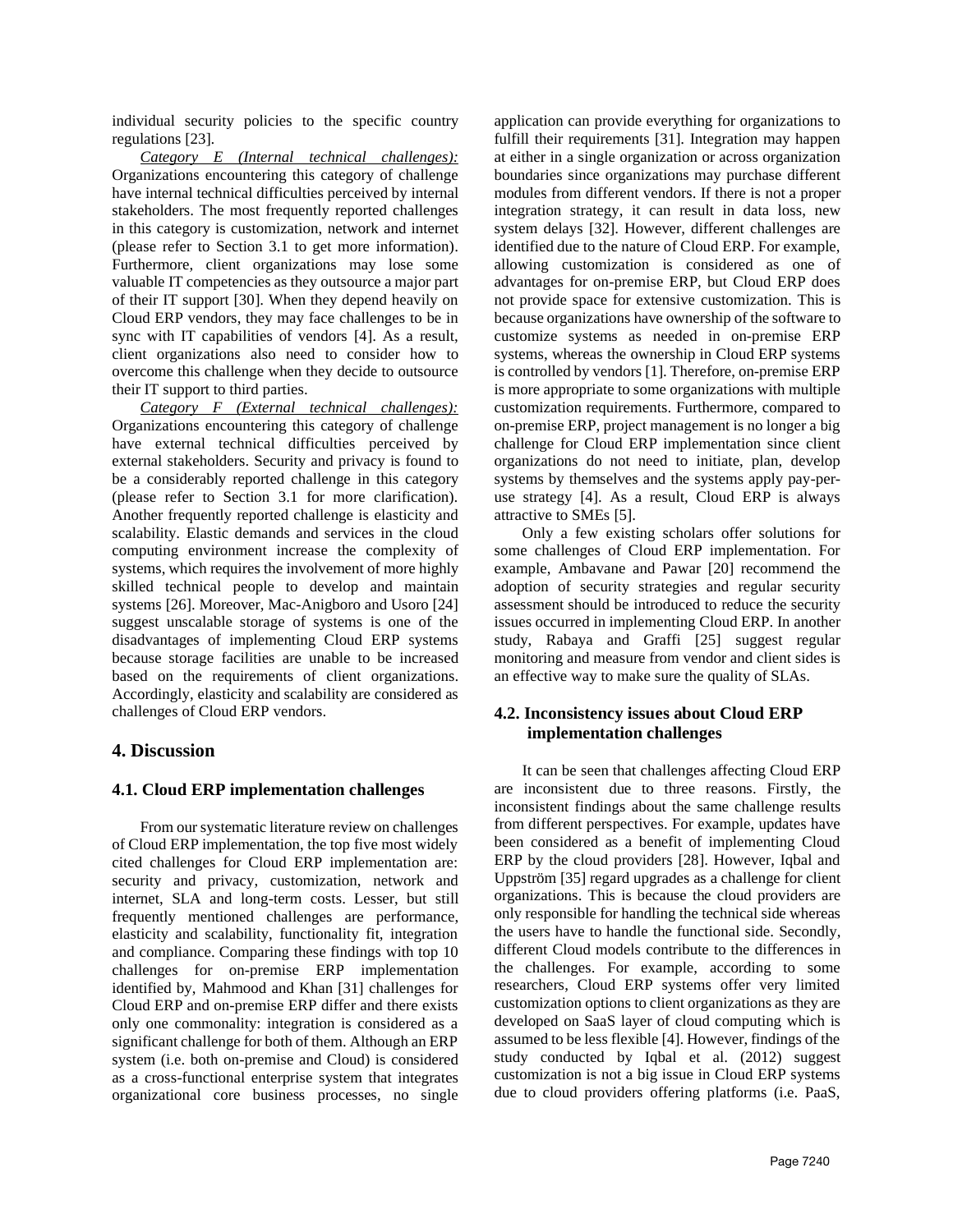IaaS) that allow client organizations to build their codes and run them. Thirdly, the inconsistent findings about the same challenge results from different components consists of them. For example, IT cost reduction is considered to be the dominant benefit of Cloud ERP. This is because the cost of maintenance, configuration, and network etc. is reduced. Start-up and operating costs are also reduced [24, 28]. However, the cost of Cloud ERP is also considered as a challenge of implementing Cloud ERP. For example, some costs, such as transition cost, monitoring cost, and update cost are hidden in the contract, which will increase the fixed costs [28].

## **4.3. The six categories of Cloud ERP implementation challenges**

Existing literature often applies the "Locus (source) of challenge" to comprehensively understand the implementation of complex systems that may involve more than one stakeholder, e.g. e-commerce [33]. Although the locus of challenges is not explicitly discussed in the existing Cloud ERP literature, it is an important characteristic to describe challenges in this area. The main Cloud ERP stakeholders are client organizations and Cloud ERP vendors. Existing literature suggests that common challenges include internal and external challenges in an organization and cannot be overlooked while implementing Cloud ERP [34]. It is then appropriate that the locus of challenges is identified as an important dimension for the taxonomy.

In the taxonomy, most of the strategic challenges are related to internal locus, thus decision makers in the client organizations are required to consider several strategic issues associated with the adoption and implementation decision of Cloud ERP. For example, they should select an appropriate vendor in terms of their financial background, integrity, reliability, prices, and user reviews [4]. They may also take some strategic risks (e.g. vendor lock-in) resulting from outsourcing their core IT technologies [3]. Some strategic challenges also are related to external locus, where vendors aim to attract more customers by adapting regulations or rules and improving their business strategy [4, 28]. Operational challenges are mentioned in both internal and external loci. As a result, successful implementation of Cloud ERP requires significant attention from both client organizations and Cloud ERP vendors through addressing these operational challenges [1]. For example, one of the operational challenges for client organizations is increasing complexity. Cloud ERP may need to expand to new geographies or to multiple departments, which will further increase the complexity of the system. It also can be difficult for Cloud ERP to adjust these changes made in real-time basis [4]. As a result, it is challenging for client organizations to reduce

the complexity of Cloud ERP resulting from their business complexity. Since Cloud ERP is not mature enough, the existing functions are not extensive enough to cater for all of requirements in every type of industry [35]. Furthermore, some Cloud-based applications are only available to certain geographical locations because they cannot meet the financial reporting requirements of every region [36]. Accordingly, it is challenging for Cloud ERP vendors to enhance the capability of their systems. Most of the technical challenges are related to external locus, so the main responsibility of Cloud ERP vendors is to host the function and the quality of systems for all client organizations [3, 14]. For example, Cloud ERP allows users to access services everywhere through several devices, which requires Cloud ERP vendors integrate cutting edge mobile technologies with their Cloud ERP technologies [37].

Unlike Cloud ERP, the challenges identified from on-premise ERP implementation were categorized and fall within the client organizations, which includes operational, organizational and technical categories [38]. This is because on-premise ERP is developed by client organizations themselves [34]. Furthermore, highly related challenges of on-premise ERP implementation are related to the human aspect rather than technical issues [38]. However, given the complexity of Cloud ERP implementation, the highly related challenges of Cloud ERP implementation are both related to human and technical aspects.

## **4.4. The common challenges for the stakeholders**

We further argue that different stakeholders are likely to experience some of the same Cloud ERP challenges. In other words, some challenges (e.g. strategic risk) can be addressed within the organization whereas some require cooperation between internal and external organizations. For example, both internal and external operational challenges can be encountered. Organizations encountering these two categories of challenge have operational difficulties perceived by both internal and external stakeholders. Service Level Agreements (SLAs) that are used to define the specifics of IT services delivered by providers to particular customers, which are considered as insufficient to cover the huge and hidden details of ERP systems implementation [25]. This is because the Cloud operates in an environment that spans geographies, networks and systems [3]. Challenges can result from many sources, including network, regulations, storage and power. It is a challenge for Cloud ERP vendors to propose SLAs to cover all details of the implementation issue whereas it is hard for client organizations to monitor and evaluate SLAs all the time [39]. Furthermore, given the vendor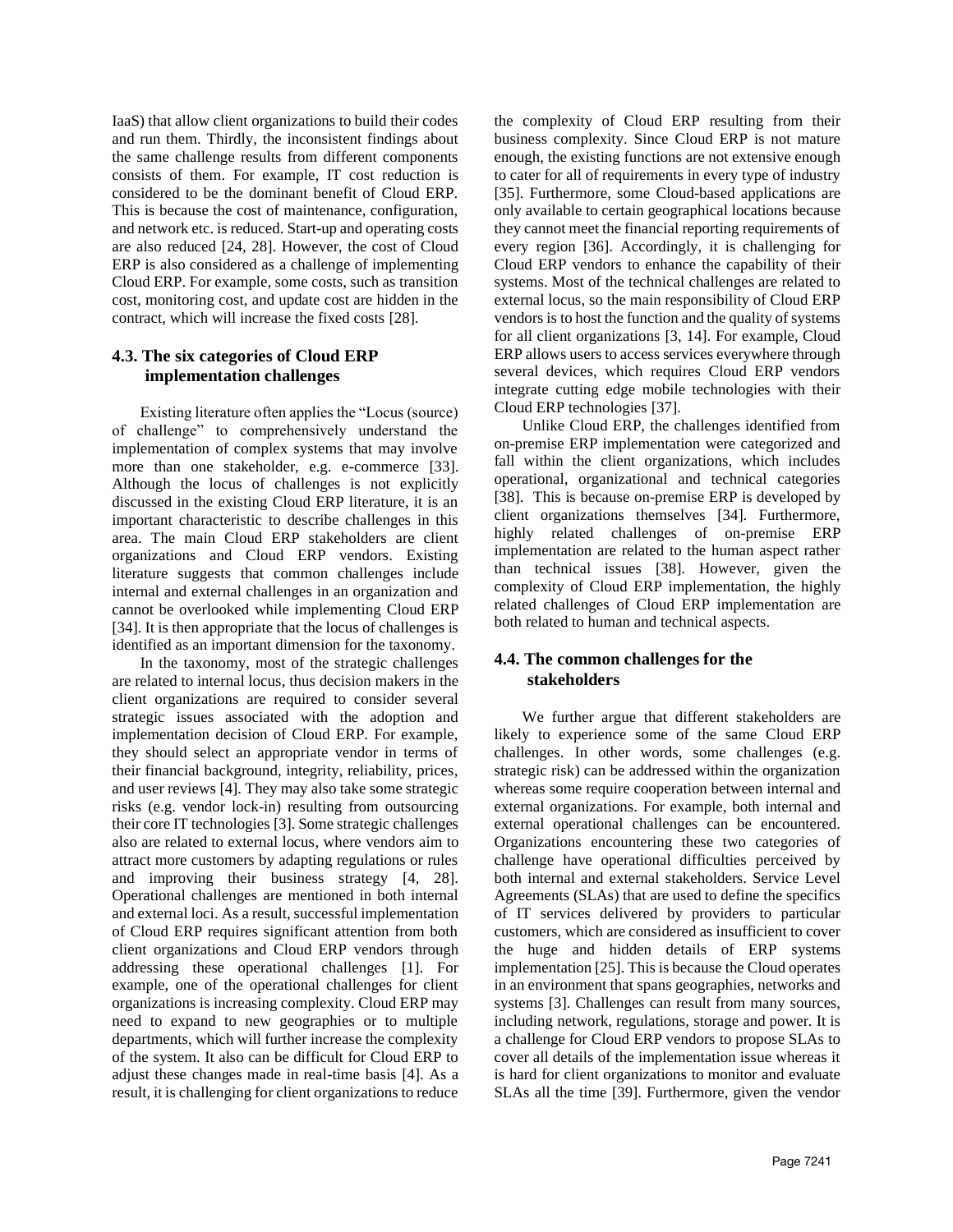has access to the entire data of client organizations using its leased services, the management and monitoring of important assets (e.g. customer data, information about products and transactions) is not controlled by client organizations. This may lead to information theft or loss and result in financial loss [28]. As a result, it is essential for client organizations to have the requisite manpower to monitor the way the Cloud vendor deals with their data and also for Cloud ERP vendors to demonstrate their platform is secure and complies with the legal regulations proposed by the industry and the country [4].

Organizations encountering these two categories of challenges also have technical difficulties perceived by both internal and external stakeholders. Cloud ERP systems depend heavily on high-speed Internet quality as any network failures may disrupt the usual business function of client organizations [24, 40]. As a result, it is a mandatory requirement for both client organizations and vendors to maintain a high-speed network to ensure Cloud ERP implementation [2]. Furthermore, customization cannot be avoided for some client organizations because achieving alignment between the business process and Cloud ERP is required [22]. However, Cloud ERP with heavy customization would increase the cost of update and maintenance for clients [41]. On the other side, Cloud ERP vendors tend to keep customization at a minimal level to ensure standardization to meet the needs of more customers [3]. Vendors will accept customization if functional aspects of their products are similar to other existing ones in the market, which can improve their competitive advantage through high levels of customization competency [42]. As a result, it is necessary to both client organizations and vendors to have a negotiation on the level of customization.

#### **5. Conclusion**

This paper aims at developing a taxonomy for Cloud ERP challenges. Drawing on a systematic

## **6. References**

- [1] Peng, G.C.A. and C. Gala, *Cloud ERP: a new dilemma to modern organisations?* Journal of Computer Information Systems, 2014. **54**(4): p. 22-30.
- [2] Chand, S., et al. *Cloud ERP Implementation Using Edge Computing*. in *2018 5th Asia-Pacific World Congress on Computer Science and Engineering (APWC on CSE)*. 2018. IEEE.
- [3] Vadivelu, K., et al., *cloud-erp: implementation strategies, benefits and challenges.* International Journal of Pure and Applied Mathematics, 2018. **119**(14): p. 1359-1364.
- [4] Gupta, S., et al., *Identification of challenges and their ranking in the implementation of cloud ERP: A comparative study for SMEs and large organizations.*

analysis of the relevant literature, a set of seventeen (17) papers has been identified that focus on challenges arising from Cloud ERP implementation. Thirty-one challenges have so far been scrutinized through SLR and some interesting insights were provided. Firstly, the top five challenges were identified: security and privacy, customization, network and internet, SLAs and long-term costs. Secondly, the taxonomy has been developed with two dimensions. Most of the strategic challenges are faced by the internal stakeholder whereas operational and technical challenges require both internal and external stakeholders' attention. Some challenges are the same for both internal and external stakeholders (e.g., SLAs, network and the Internet). One future direction of research that we recommend is to further evaluate our assertion (outlined in Section 3.2) about the lack of influence of organization size on stakeholders' perceptions of challenges.

An important contribution of this research is a proposed taxonomy of Cloud ERP that is expressed in terms of two dimensions: type of challenges and locus of challenges. This taxonomy serves as a springboard for extending further research by developing higherlevel theories (e.g., Type II: a theory for explaining) that are linked to each of the six categories presented in our taxonomy (Figure 3). In practice, the findings are useful for main stakeholders involved in Cloud ERP implementation including client organizations and vendors to develop measures or strategies to overcome challenges in terms of the locus of challenges, which can enhance the possibility of successful Cloud ERP implementation. For example, IT staff in the vendor side should pay more attention to the external technical challenges, especially security and privacy, customization issues since they are more frequently mentioned. This study developed the taxonomy of cloud ERP implementation challenges based on the existing literature; thus, future research should assess this taxonomy by collecting empirical data.

> International Journal of Quality & Reliability Management, 2017. **34**(7): p. 1056-1072.

- [5] Hentschel, R., C. Leyh, and T. Baumhauer. *Critical success factors for the implementation and adoption of cloud services in SMEs*. in *Proceedings of the 52nd Hawaii International Conference on System Sciences*. 2019.
- [6] Lim, W.M. and D.H. Ting, *Consumer acceptance and continuance of online group buying.* Journal of Computer Information Systems, 2014. **54**(3): p. 87-96.
- [7] Fleck, J., *Learning by trying: the implementation of configurational technology.* Research policy, 1994. **23**(6): p. 637-652.
- [8] Huang, Q., et al. *Critical Success Factors Affecting Implementation of Cloud ERP Systems: A Systematic Literature Review with Future Research Possibilities*.